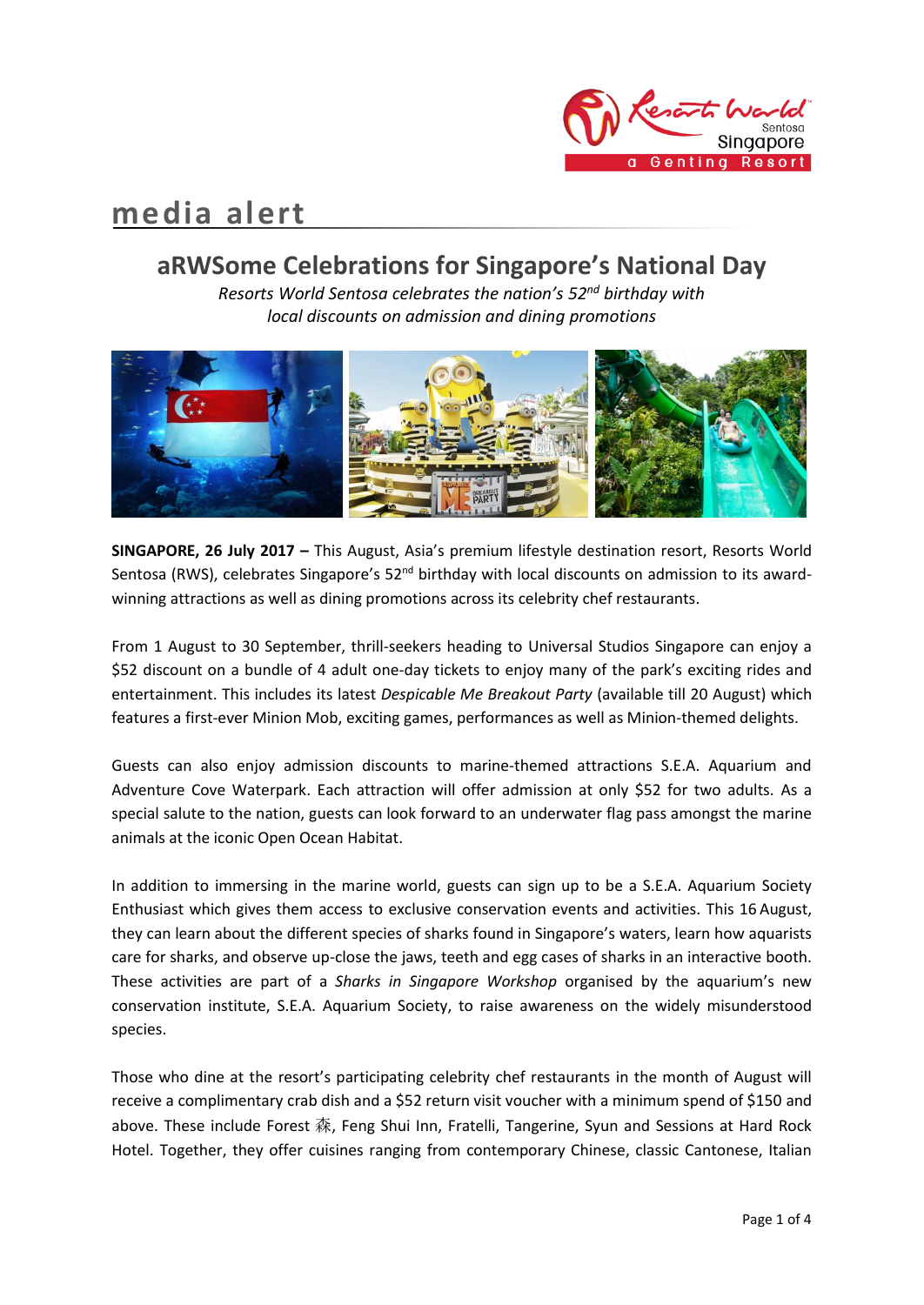heritage recipes, healthy farm-to-table cuisine, nouvelle Japanese, and hearty crab and seafood signatures.

All promotions apply to Singapore residents, including permanent residents as well as employment and student pass holders. More information can be found on Appendix A and [www.rwsentosa.com/sg52](http://www.rwsentosa.com/sg52)

Food lovers are also in for a lip-smacking treat at the first-ever **RWS Street Eats** that starts on National Day weekend. From 12 to 20 August, this specially curated event will see the popular Malaysian Food Street transformed into a haven of Southeast Asian street food delicacies. Famous overseas cooks from Malaysia, Indonesia, Thailand and Vietnam will be flown in to strut their most authentic signatures such as Indonesian Ayam Penyet, Vietnamese Grilled Pork with Rice Noodles, Thai Fried Chicken and aromatic Malaysian Curry Chicken. Details are available at [www.rwsentosa.com/streeteats.](http://www.rwsentosa.com/streeteats)

**– END –**

#### **ABOUT RESORTS WORLD SENTOSA**

Resorts World Sentosa (RWS), Asia's premium lifestyle destination resort, is located on Singapore's resort island of Sentosa. Spanning 49 hectares, RWS is home to four world-class attractions including Universal Studios Singapore, S.E.A. Aquarium, Dolphin Island and Adventure Cove Waterpark. Other attractions include the Asian flagship of a world-renowned destination spa, a casino, six unique hotels and the Resorts World Convention Centre. With the most number of Michelin stars in one destination, RWS offers award-winning dining experiences at renowned celebrity chef restaurants, establishing itself as a key player in Singapore's vibrant and diverse dining scene. The integrated resort also offers world-class entertainment, from original resident productions to concerts and public shows such as the Crane Dance and the Lake of Dreams. RWS has been named "Best Integrated Resort" since 2011 for six consecutive years at the TTG Travel Awards which recognises the best of Asia-Pacific's travel industry.

RWS is wholly owned by Genting Singapore, a company of the Genting Group. For more information, please visi[t www.rwsentosa.com.](http://www.rwsentosa.com/)

17 / ResortsWorldatSentosa 8 @ @ rwsentosa www.rwsentosablog.com

#### **MEDIA CONTACTS**

**Resorts World Sentosa** Shaiful Rizal Tel: +65 6577 9761 / +65 9170 2542 E-mail: [shaiful.malek@RWSentosa.com](mailto:loolin.chua@RWSentosa.com)

**Ogilvy Public Relations (for Resorts World Sentosa)** Liu Jianle Tel: +65 6395 3114 / +65 9745 2134 E-mail[: jianle.liu@ogilvy.com](mailto:jianle.liu@ogilvy.com)

#### **Note to Editors**

- 1. Photos can be downloaded from<https://app.box.com/v/RWSNDP2017>
- 2. All photos are to be attributed to **Resorts World Sentosa**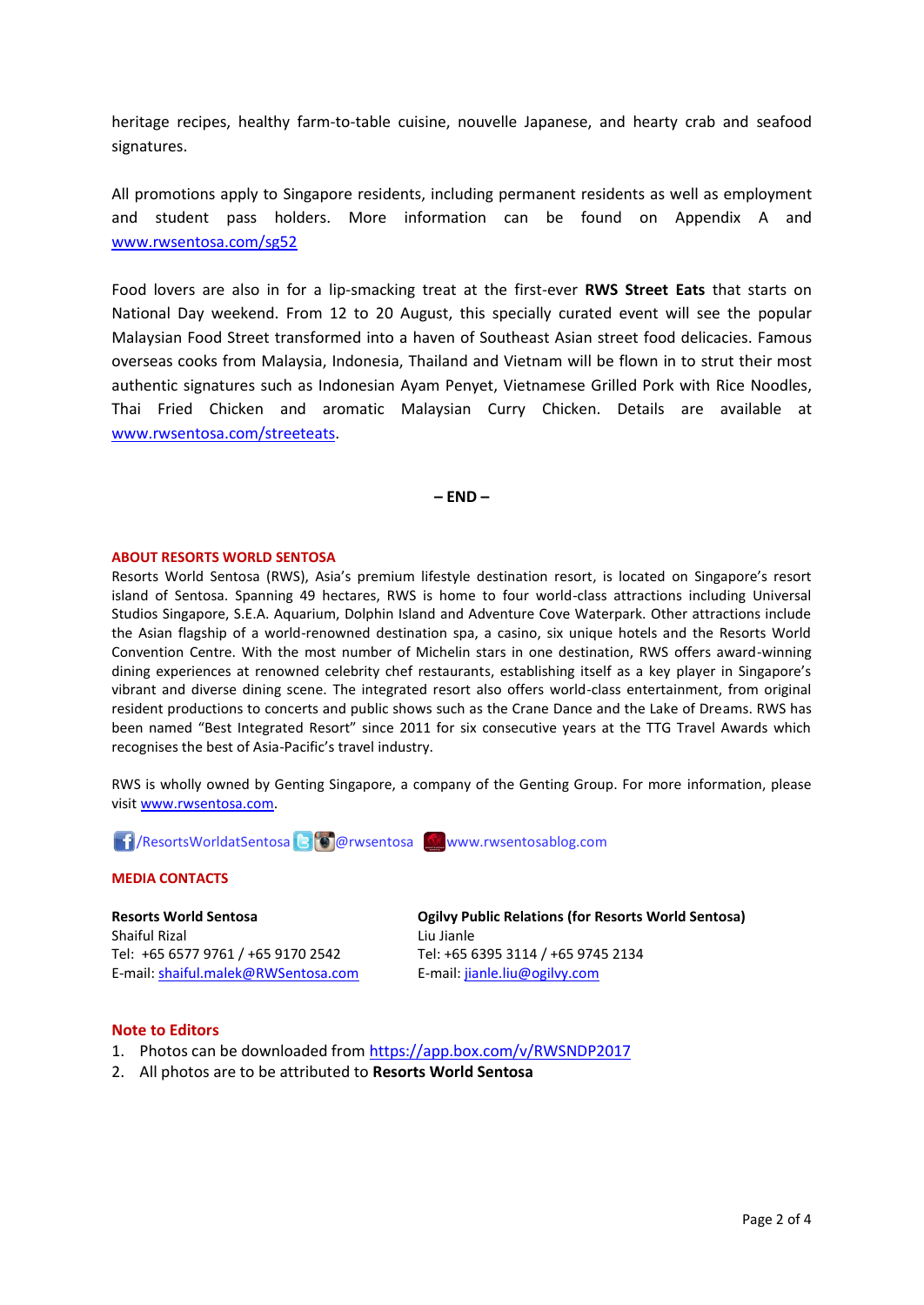### **Appendix A**

## **Promotions (1 August to 30 September)**

| <b>ATTRACTIONS</b>            | <b>PROMOTIONS</b>                                                    |
|-------------------------------|----------------------------------------------------------------------|
| Universal Studios Singapore   | \$52 off a bundle of 4 adult one-day tickets at \$252 (U.P. \$304)   |
|                               | i.e. average adult one-day ticket at \$63 (U.P. \$76)                |
| S.E.A. Aguarium               | \$52 for 2 adult one-day tickets (U.P. \$68)                         |
| Adventure Cove Waterpark      | \$52 for 2 adult one-day tickets (U.P. \$76)                         |
| Universal Studios Singapore / | Local residents can sign up for an attractions Annual Pass (two-park |
| S.E.A. Aquarium /             | combo) and enjoy S\$52 discount. Applicable for:                     |
| Adventure Cove Waterpark      |                                                                      |
|                               | Universal Studios Singapore + S.E.A. Aquarium OR                     |
|                               | Universal Studios Singapore + Adventure Cove Waterpark<br>٠          |
|                               | The above Annual Pass is available at \$204 (U.P. \$256).            |

#### **Programme Highlights**

| <b>PROGRAMMES</b>            | <b>DETAILS</b>                                                                                                                                                                                                                                                                                                                                                                    |
|------------------------------|-----------------------------------------------------------------------------------------------------------------------------------------------------------------------------------------------------------------------------------------------------------------------------------------------------------------------------------------------------------------------------------|
| Sharks in Singapore Workshop | Date: 16 August 2017 (Wed)                                                                                                                                                                                                                                                                                                                                                        |
|                              | <b>Time:</b> $7.30 \text{pm} - 9.00 \text{pm}$                                                                                                                                                                                                                                                                                                                                    |
|                              | Venue: Open Ocean Gallery @ S.E.A. Aquarium                                                                                                                                                                                                                                                                                                                                       |
|                              | <b>Details:</b>                                                                                                                                                                                                                                                                                                                                                                   |
|                              | Did you know there are sharks in Singapore waters? Some of the<br>commonly sighted species include Bamboo Sharks and Blacktip Reef<br>Sharks. These marine apex predators play a crucial role in keeping the<br>marine ecosystem in check. Unfortunately, they are threatened with<br>extinction due to overfishing. Come discover more about this amazing<br>species, including: |
|                              | How S.E.A. Aquarium aquarists care for the sharks                                                                                                                                                                                                                                                                                                                                 |
|                              | All about sharks in Singapore by Dr Neil Hutchinson, Senior<br>$\bullet$<br>Lecturer of Environmental Science at James Cook University,<br>Singapore.                                                                                                                                                                                                                             |
|                              | Ecotourism for shark conservation in Lombok, presented by<br>$\bullet$<br>Ms Kathy Xu from the Dorsal Effect.                                                                                                                                                                                                                                                                     |
|                              | Activities are recommended for 12 years old and above. Participants                                                                                                                                                                                                                                                                                                               |
|                              | are required to register as a S.E.A. Aquarium Society Enthusiast before                                                                                                                                                                                                                                                                                                           |
|                              | signing up for the event here.                                                                                                                                                                                                                                                                                                                                                    |
| Despicable Me Breakout Party | Date: Now till 20 August                                                                                                                                                                                                                                                                                                                                                          |
|                              | Venue: Universal Studios Singapore                                                                                                                                                                                                                                                                                                                                                |
|                              | Details:                                                                                                                                                                                                                                                                                                                                                                          |
|                              | Join in the party and catch the antics of the mischievous Minions, with                                                                                                                                                                                                                                                                                                           |
|                              | first-time ever special performances, a "tattoo parlour", exciting                                                                                                                                                                                                                                                                                                                |
|                              | themed games as well as Minion-themed food and drinks. The event                                                                                                                                                                                                                                                                                                                  |
|                              | also features Mel and Gru first-ever appearances in Singapore.                                                                                                                                                                                                                                                                                                                    |
| <b>RWS Street Eats</b>       | Date: 12 to 20 August 2017                                                                                                                                                                                                                                                                                                                                                        |
|                              | Time: Weekdays (Mon - Thu): 11.00am - 9.00pm<br>Weekends (Fri - Sun): 11.00am - 10.00pm                                                                                                                                                                                                                                                                                           |
|                              | Venue: Malaysian Food Street, Resorts World Sentosa                                                                                                                                                                                                                                                                                                                               |
|                              | <b>Details:</b>                                                                                                                                                                                                                                                                                                                                                                   |
|                              | Celebrate the rich heritage of Southeast Asia's street food culture at                                                                                                                                                                                                                                                                                                            |
|                              | the inaugural RWS Street Eats! Conveniently located under one roof,                                                                                                                                                                                                                                                                                                               |